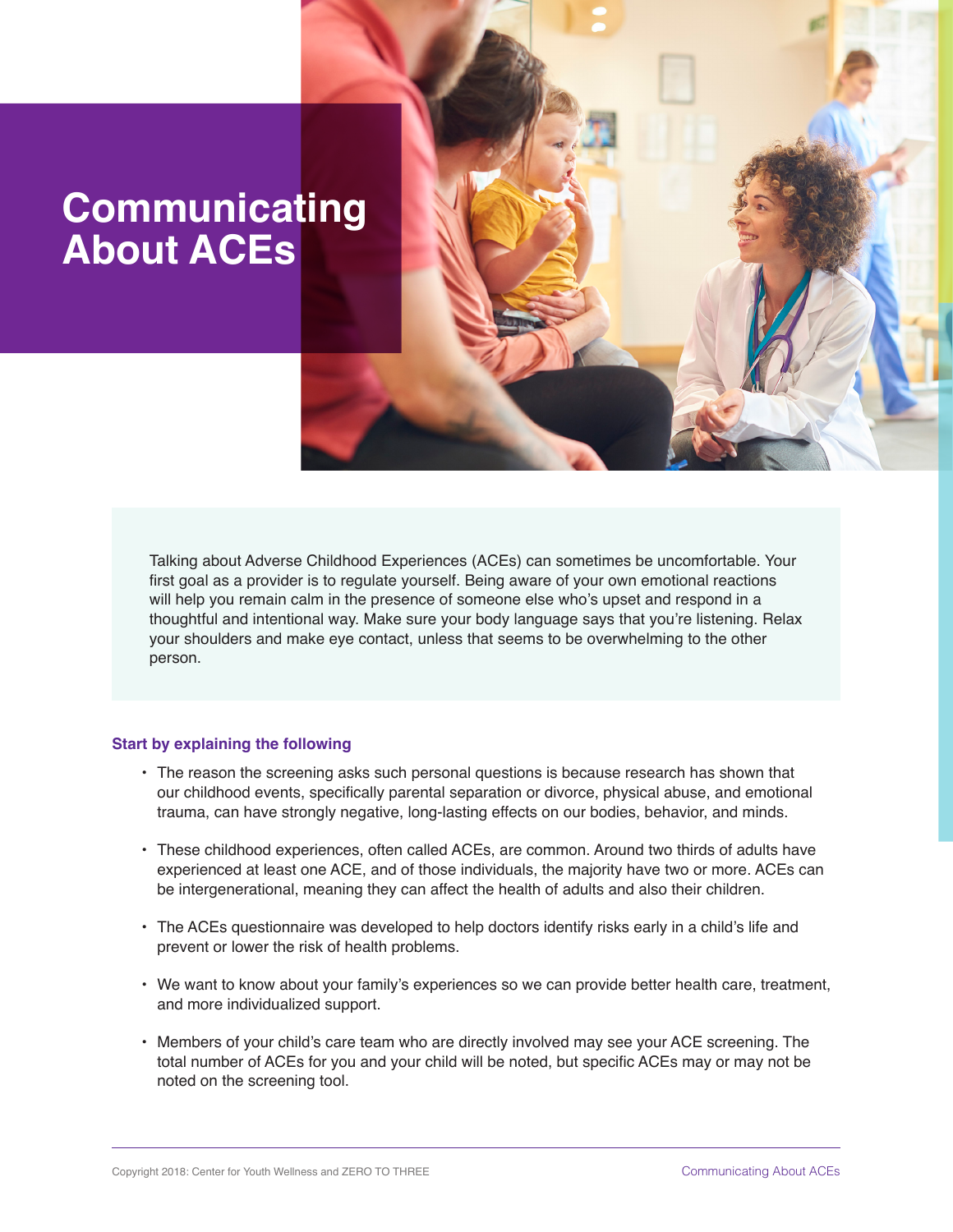### **Lean in and listen**

Active listening is the process of listening to families and validating their unique story, while also remaining attuned to nonverbal communication. Parents want to feel seen, heard, and understood. Active listening techniques can help with this, especially when compared to advice-giving or even simple acknowledgments.

## Hearing vs listening

- Hearing is a biological act. It requires only that we receive the message using our sense of hearing.
- Listening is an intellectual and emotional act. Listening requires paying close attention, concentrating, and trying to understand what the message means.

### **Ask questions without pressure**

Open-ended questions provide an opportunity for more details to be shared. They allow space for someone to begin talking about their story, if desired. For adults exposed to trauma, it is common that other professionals have focused on the parent's deficits. A trauma-informed approach allows the parent to share their life experiences which may, in many cases, provide some context for their actions and identify key strengths for recovery and healing. This empathic lens changes the discussion from "What's wrong with you?" to "What happened to you?" which is a critical component of trauma-informed care.